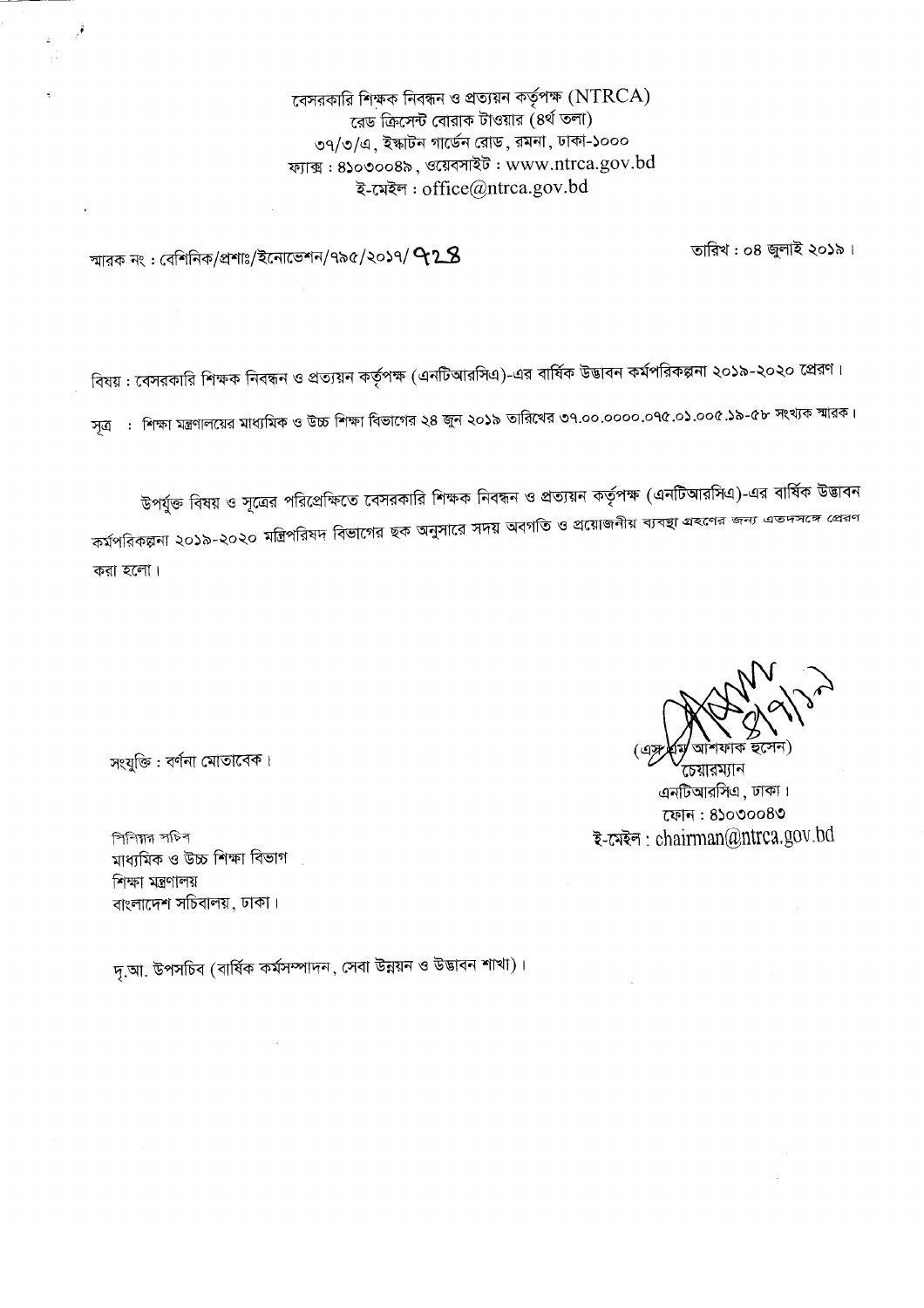বেসরকারি শিক্ষক নিবন্ধন ও প্রত্যয়ন কর্তৃপক্ষ (এনটিআরসিএ)-এর বার্ষিক উদ্ভাবন কর্মপরিকল্পনা ২০১৯-২০২০

|                                 |                                       | गान्नत्र निक्स<br>চলভি                                 | ಀೲ          | $\mathcal{S}$         | こうしょう                                     | ৎৎ০২-৮-৭২                                                        | १५-१-२०३                                                    | $\gamma$                       | ষ্ট                                            | 30.07                                                       | ορ                                                                                    |                                                                    | $\tilde{\mathcal{L}}$                                              | 2                                                                                             | ec.cc.os                                                                                                    |
|---------------------------------|---------------------------------------|--------------------------------------------------------|-------------|-----------------------|-------------------------------------------|------------------------------------------------------------------|-------------------------------------------------------------|--------------------------------|------------------------------------------------|-------------------------------------------------------------|---------------------------------------------------------------------------------------|--------------------------------------------------------------------|--------------------------------------------------------------------|-----------------------------------------------------------------------------------------------|-------------------------------------------------------------------------------------------------------------|
|                                 |                                       | চলতি মান                                               | 90%         | $\lambda$             | ecos 6 cc                                 | १२-१- २०३२                                                       | १२-१-२०३                                                    | $\boldsymbol{\Omega}$          | နှ                                             | $59.00$ লক্ষ                                                | $\frac{1}{2}$                                                                         |                                                                    | $\boldsymbol{\mathsf{x}}$                                          | $\approx$                                                                                     | 29.33.5022                                                                                                  |
| লক্ষ্মোত্ৰা/নিৰ্ণায়ক ২০১৯-২০২০ |                                       | हुनु                                                   | 960A        | œ                     | <b>ecos-6-4</b>                           | খন- ১৯২৯                                                         | १२०२ - १ - २०२                                              | $\infty$                       | $\frac{\partial}{\partial \rho}$               | २० लक                                                       | Ъ,                                                                                    |                                                                    | Ϋ́ζ                                                                | よ                                                                                             | <b>ecos-cc-oc</b>                                                                                           |
|                                 | (Target/Criteria Value for 2019-2020) | <b>Rep Be</b>                                          | %og         | Ъ                     | १-१-२०२                                   | १२-१- २०२                                                        | १९-१- २०२                                                   | ↩                              | Ъ                                              | २२.८० लक                                                    | Ъq                                                                                    | ↗                                                                  |                                                                    |                                                                                               | c.ss-cs-2020                                                                                                |
|                                 |                                       | जनाशावन                                                | <b>Soo%</b> | $\sigma$              | ぷりゲーターの                                   | १-१- २०५                                                         | so-9- २०५                                                   | رد                             | λg                                             | $36$ लाक                                                    | o<br>Sc                                                                               | $\gamma$                                                           | $\widetilde{\gamma}$                                               | $\overset{\gamma}{\gamma}$                                                                    | <b>ecos-cc-c</b>                                                                                            |
|                                 | কর্মসম্পাদন                           | Performance<br>Indicators)<br>(Weight of<br>স্চকের মান |             | رو۔                   | $\infty$                                  | ↗                                                                | $\gamma$                                                    | $\infty$                       | $\gamma$                                       | $\gamma$                                                    | $\pmb{\gamma}$                                                                        | $\boldsymbol{\Omega}$                                              | ୭                                                                  | $\boldsymbol{\Omega}$                                                                         | 9                                                                                                           |
|                                 |                                       | (Unit)<br>এক                                           |             | $\breve{c}$           | जस्रि                                     | जस्थि                                                            | তারিখ                                                       | সংখ্যা                         | %                                              | টাকা                                                        | ℅                                                                                     | সংখ্যা                                                             | সংখ্যা<br>$\widehat{\mathbb{F}}$                                   | সংখ্যা<br>E                                                                                   | जस्थि                                                                                                       |
|                                 | कर्मनल्लामन                           | $(Performance \\ Indicators)$<br>সূচক                  |             | ${}^{\infty}$         | कर्मभत्तिकल्ला<br><b>SIGN</b>             | ১.২.১ মন্ত্ৰণালয়/ বিভাগে<br>গ্ৰেমিত                             | তথ্য ৰাতায়নে<br>श्रकाशि<br>$\frac{1}{2}$                   | ২.১.১ সভা অনুষ্ঠিত             | সিদ্ধান্ত<br>বাস্তবায়িত<br>રે.રે.ડ            | বাজেট বরাদকৃত<br>$\frac{3}{2}$                              | উদ্ভাবন-সংক্ৰান্ত<br>বরাদ্দকৃত অর্থ ব্যয়িত<br>কাৰ্যক্ৰম বাস্তবায়নে<br>$\frac{2}{3}$ | সেমিনার অনুষ্ঠিত<br>$8.5.5$ $4\pi$                                 | প্ৰশিক্ষণ<br><b>D</b><br>B<br>Exited<br>8.3.5                      | প্ৰশিক্ষণ<br><b>O</b> Teller<br>8.0.3                                                         | উদ্ভাবনী উদ্যোগের<br>তালিকা তথ্য বাতায়নে<br>প্ৰকাশিত<br>$\frac{1}{2}$                                      |
|                                 |                                       | (Activities)<br>কার্যক্রম                              |             | $\boldsymbol{\Omega}$ | ১.১ বাৰ্ষিক উদ্ভাবন কৰ্মপরিকল্পনা<br>2020 | ১.২ বাৰ্ষিক উদ্ভাবন কৰ্মপত্নিকল্পনা<br>মন্ত্ৰণালয়/বিভাগে প্ৰেরণ | ১.৩ বাৰ্ষিক উদ্ভাবন কৰ্মপত্নিকল্পনা<br>তথ্য বাতায়নে প্ৰকাশ | ২.১ ইনোভেশন টিমের সভা অনুষ্ঠান | ২.২ ইনোভেশন টিমের সভার<br>সিদ্ধান্ত বাস্তবায়ন | ৩.১ উদ্ভাবন-সংক্ৰান্ত কাৰ্যক্ৰম<br>বাস্তবায়নে বাজেট বরাদ্দ | বাস্তবায়নে বরাদকৃত অর্থ ব্যয়<br>৩.২ উদ্ভাবন-সংক্ৰান্ত কাৰ্যক্ৰম                     | ৪.১ উদ্ভাবন ও সেবা সহজিকরণ<br>বিষয়ে এক দিনের কর্মশালা/<br>সেমিনার | ৪.২ উদ্ভাবনে সক্ষমতা বৃদ্ধির লক্ষ্যে<br>দুই দিনের প্রশিক্ষণ আয়োজন | বৃদ্ধির লক্ষ্যে দুই দিনের প্রশিক্ষণ<br>৪.৩ সেবা সহজিকরণে সক্ষমতা<br>जात्याकन                  | ৫.১ উদ্ভাবনী উদ্যোগ/ধারণা আহবান<br>যাচাই ৰাছাইপূৰ্বক ভালিকা ভথ্য<br>ave ere beid was ere<br>বাতায়নে প্ৰকাশ |
|                                 | বিষয়ের মান                           | Objectives)<br>Weight of                               |             | $\gamma$              |                                           | $\sigma$                                                         |                                                             |                                | رب                                             |                                                             | $\infty$                                                                              |                                                                    | Æ                                                                  |                                                                                               | $\boldsymbol{\Omega}$                                                                                       |
| (Objectives)<br>उत्फना          |                                       |                                                        | ↗           |                       | উদ্ভাবন কর্মপরিকল্পনা<br>2030             |                                                                  | ইনোভেশন টিমের                                               | $\frac{1}{2}$                  | উদ্ভাবন খাতে (কোড                              | 12046264704<br>বরাদ                                         |                                                                                       | সক্ষমতা বৃদ্ধি                                                     |                                                                    | যাচাই-বাছাই-সংক্ৰান্ত<br>মীয় দণ্ডরের সেবায়<br>উদ্যোগ আহবান,<br>উত্তাবনী ধারণা/<br>কাৰ্যক্ৰম |                                                                                                             |
|                                 |                                       | $\overline{\mathfrak{e}}$                              |             |                       |                                           | Λ                                                                |                                                             |                                | $\gamma$                                       |                                                             | 9                                                                                     |                                                                    | $^{\circ}$                                                         |                                                                                               | ↩                                                                                                           |

<sub>G</sub>্যআধিদপ্তর-দপ্তরের বার্ষিক উদ্ভাবন কর্মপরিকল্পনা ২০১৯-২০২০.doc

 $\mathbb{Z}$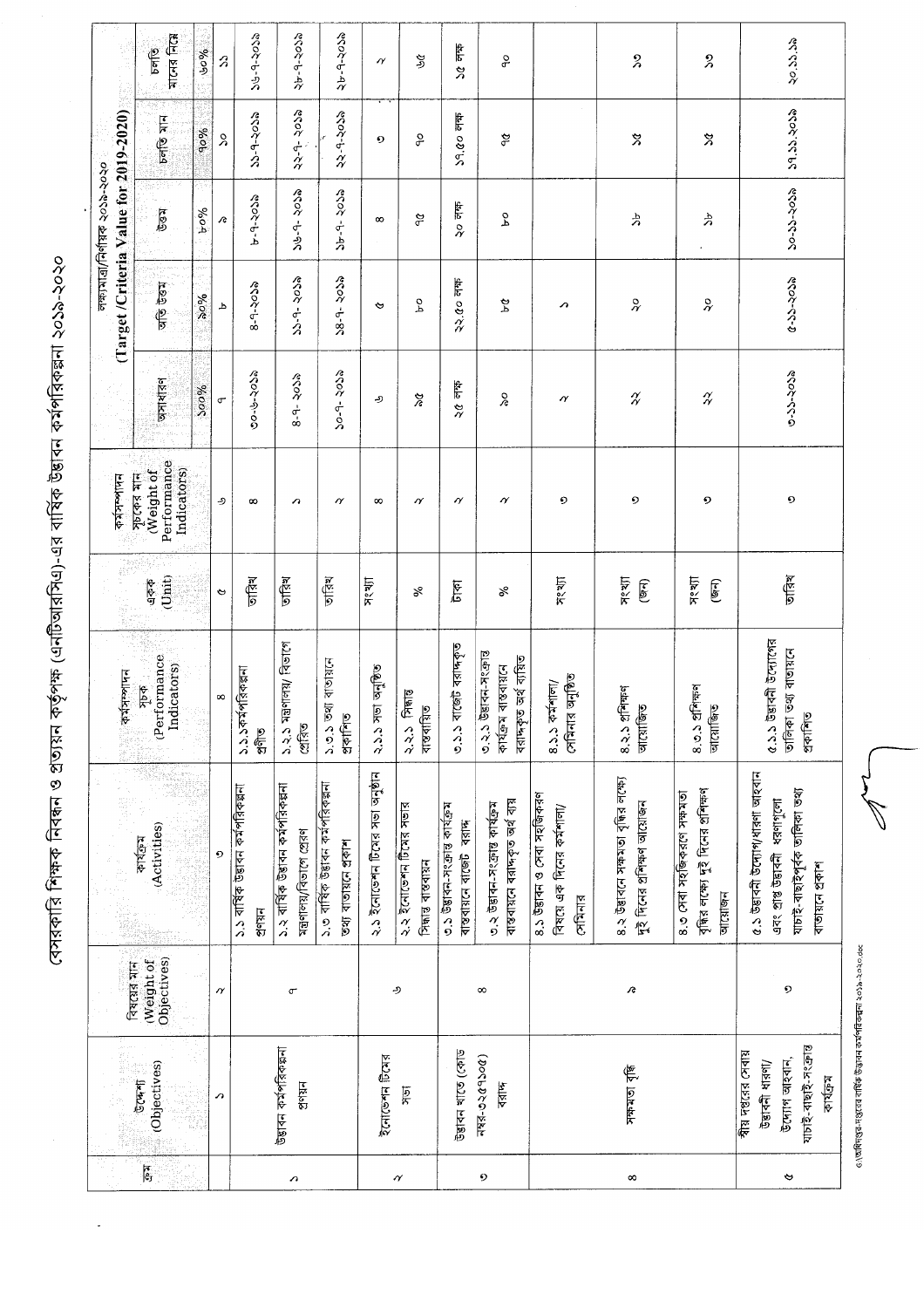|                                       | गानित निक्स<br>$rac{1}{2}$                            | ಀೲ       | $\mathcal{L}$         | २०-२-२०२०                                                    |                                                                                  | <b>Provincial</b>                                     | $30 - 5 - 50$                                                                                 | ००.७.२०२०                                                               | ĉ                                                                                      | ŝ                                                                                | స్థి                                                                                                                        | ۄ                                                                                             | ۄ                                                                                | وګ                                                                        |
|---------------------------------------|-------------------------------------------------------|----------|-----------------------|--------------------------------------------------------------|----------------------------------------------------------------------------------|-------------------------------------------------------|-----------------------------------------------------------------------------------------------|-------------------------------------------------------------------------|----------------------------------------------------------------------------------------|----------------------------------------------------------------------------------|-----------------------------------------------------------------------------------------------------------------------------|-----------------------------------------------------------------------------------------------|----------------------------------------------------------------------------------|---------------------------------------------------------------------------|
|                                       | চলভি মান                                              | 90%      | $\lambda$             | $0.5 - 5 - 20.50$                                            |                                                                                  | 36.0.5020                                             | २०-७-२०२०                                                                                     | $80 - 9 - 9 - 8$                                                        | $\widetilde{\circ}$                                                                    | $\widetilde{\circ}$                                                              | $\mathcal{C}^{\mathsf{d}}$                                                                                                  | ့ိ                                                                                            | ခု                                                                               | ဝှ                                                                        |
| লক্ষ্মাত্ৰা/নিৰ্ণায়ক ২০১৯-২০২০       | <b>Peg</b>                                            | १०%      | R                     | 201.00.00                                                    |                                                                                  | $30 - 0.5020$                                         | ०८०२-११-१९                                                                                    | 2016-9-02                                                               | $\frac{5}{6}$                                                                          | $\boldsymbol{\mathcal{S}}$                                                       | ъ                                                                                                                           | ە<br>ح                                                                                        | Ъ                                                                                | o q                                                                       |
| (Target/Criteria Value for 2019-2020) | $\mathcal{J}_{\rm{eff}}^{\rm{L}}$<br>মত উত্তম         | ಸಿಂಸ     | Ъ                     | ८८०२-२८-१८                                                   |                                                                                  | $6 - 5 - 5 = 0$                                       | २२-८-२०२०                                                                                     | ०,००,-१,०,०                                                             | $^{\circ}_{\circ}$                                                                     | 80                                                                               | δo                                                                                                                          | $\frac{0}{\alpha}$                                                                            | $\frac{6}{\alpha}$                                                               | $\delta$                                                                  |
|                                       | W)<br>অসাধারণ                                         | 300%     | σ                     | १९०२-२८-९८                                                   |                                                                                  | $5 - 0.5 - 50.50$                                     | 0505-00-05                                                                                    | ०८०४-१-०८                                                               | $^{\circ}$                                                                             | 80                                                                               | $\lambda$                                                                                                                   | oo                                                                                            | $\int_{0}^{0}$                                                                   | $\infty$                                                                  |
| कर्मसम्बद्धिक                         | Performance<br>Weight of<br>Indicators)<br>সূচকের মান |          | رب                    | $\infty$                                                     |                                                                                  | $\boldsymbol{\Omega}$                                 | و۔                                                                                            | σ                                                                       | ${}^{\circ}$                                                                           | $\gamma$                                                                         | 9                                                                                                                           | $\infty$                                                                                      | $\pmb{\gamma}$                                                                   | v                                                                         |
|                                       | (Unit)<br>একক                                         |          | ∾                     | তারিখ                                                        |                                                                                  | তারিখ                                                 | जस्थि                                                                                         | তারিখ                                                                   | সংখ্যা<br>$\sqrt{5}$                                                                   | সংখ্যা<br>$\widehat{\mathbb{F}}$                                                 | সংখ্য<br>$\widehat{\mathfrak{s}}$                                                                                           | निशंत्रिण<br>(%)                                                                              | న                                                                                | $\aleph$                                                                  |
|                                       | (Performance<br>Indicators)<br>कर्मनगरिन<br>केवरि     | ia<br>Sp | $\infty$              | বাস্তবায়নের আদেশ<br>৬.১.১ পাইলটিং                           | জারিকৃত                                                                          | पूनाशि<br>৬.২.১ পাইলটিং<br>বাস্তবায়ন                 | ৭.১.১ আয়োজিত উদ্ভাবন<br>প্ৰদৰ্শনীতে অংশগ্ৰহণ                                                 | ৮.১.১ বাস্তবায়নের জন্য<br>অফিস আদেশ জারিকৃত                            | আনুষ্ঠানিক পত্ৰ/ সনদপত্ৰ<br>৯.১.১ প্রশংসাসূচক উপ-<br>/ক্ৰেন্ট/ পুরস্কার<br>श्रमानकृष्  | প্ৰশিক্ষণ/নলেজ শেয়ারিং<br>৯.২.১ শিক্ষা সফর/<br>গ্ৰেমিত<br>catatra               | প্ৰশিক্ষণ/নলেজ শেয়ারিং<br>১.৩.১ শিক্ষা সফর্/<br>প্ৰেরিত<br>catatra                                                         | ১০.১.১ উদ্ভাবনের তথ্য<br>আপ্লোডকৃত/<br>হালনাগাদকৃত                                            | আপলোড/ হালনাগাদকৃত<br>সহজিকরণের তথ্য<br>२०.२.२ म्या                              | ১০.৩.১ ডিজিটাল-সেবার<br>তথ্য আপলোড/<br>হালনাগাদকৃত                        |
|                                       | (Activities)<br>কাৰ্যক্ৰম                             |          | $\boldsymbol{\Omega}$ | উদ্যোগের পাইলটিং বাস্তবায়নের<br><b>GENERAL ASTRONOMICAL</b> | সরকারি আদেশ জারি                                                                 | ৬.২ উত্তাবনী উদ্যোগের পাইলটিং<br>বাস্তবায়ন মূল্যায়ন | মন্ত্ৰণালয়/বিভাগ কৰ্তৃক আয়োজিত<br>প্ৰদৰ্শনীতে (শোকেসিং) অংশগ্ৰহণ<br>৭.১ নূনেতম একটি উদ্ভাবন | আঞ্চলিক/ জাতীয় পর্যায়ে বাস্তবায়ন<br>৮.১ ন্যুনতম একটি উদ্ভাবনী উদ্যোগ | ৯.১ উদ্ভাবকগণকে প্ৰশংসাসূচক<br>উপ-আনুষ্ঠানিক পত্ৰ/সনদপত্ৰ<br>/ক্রেন্ট/ পুরস্কার প্রদান | সফর/প্রশিক্ষণ /নলেজ শেয়ারিং<br>৯.২ উদ্ভাবকগণকে দেশে শিক্ষা<br>প্রোগ্রামে প্রেরণ | সম্পৃক্ত কৰ্মকৰ্তাগণকে বিদেশে<br>৯.৩ উদ্ভাবন কার্যক্রমের সঙ্গে<br>শিক্ষা সফর/ প্রশিক্ষণ নেলেজ<br>শেয়ারিং প্রোগ্রামে প্রেরণ | ১০.১ ইনোভেশন টিমের পূর্ণাঙ্গ<br>তথ্যসহ বছরভিত্তিক উদ্ভাবনের<br>সকল তথ্য আপলোড/<br>হালনাগাদকরণ | বাস্তবায়িত সেবা সহজিকরণের তথ্য<br>১০.২ বছরভিত্তিক পাইলট ও<br>আপলোড/ হালনাগাদকরণ | ১০.৩ ৰাস্তবায়িত ডিজিটাল-সেবার<br>जानत्नाडा शक्नाशानकत्र<br>$\frac{1}{5}$ |
|                                       | Objectives)<br>Weight of<br>विषत्त्रत्र गान           |          | $\gamma$              |                                                              | $\sigma$                                                                         |                                                       | و۔                                                                                            | ٣                                                                       |                                                                                        | R                                                                                |                                                                                                                             |                                                                                               | Д                                                                                |                                                                           |
|                                       | (Objectives)<br>ए एक ग                                |          | Ω                     |                                                              | পাইলটিং বাস্তবায়ন<br><b>BUILDING</b>                                            |                                                       | উদ্ভাবন প্ৰদৰ্শনী<br>(مطلاحه بعادة)                                                           | মাজান্ধ ও জাতীয়<br>পর্যায়ে বাস্তবায়ন<br><b>PERITOR</b>               |                                                                                        | স্বীকৃতি বা প্রণোদনা<br>$2\sqrt{15}$                                             |                                                                                                                             |                                                                                               | হালনাগাদকরণ<br>তথ্য ৰাতায়ন                                                      |                                                                           |
|                                       | ্রি<br>و۔<br>Ъ<br>$\sigma$                            |          |                       |                                                              | $\mathcal{L}% _{0}\left( t\right) \sim\mathcal{L}_{\mathrm{C}}\left( t\right) ,$ |                                                       |                                                                                               | λ                                                                       |                                                                                        |                                                                                  |                                                                                                                             |                                                                                               |                                                                                  |                                                                           |

ও:\অধিদপ্তর-দপ্তরের বার্ষিক উদ্ভাবন কর্মপরিকল্পনা ২০১৯-২০২০ doc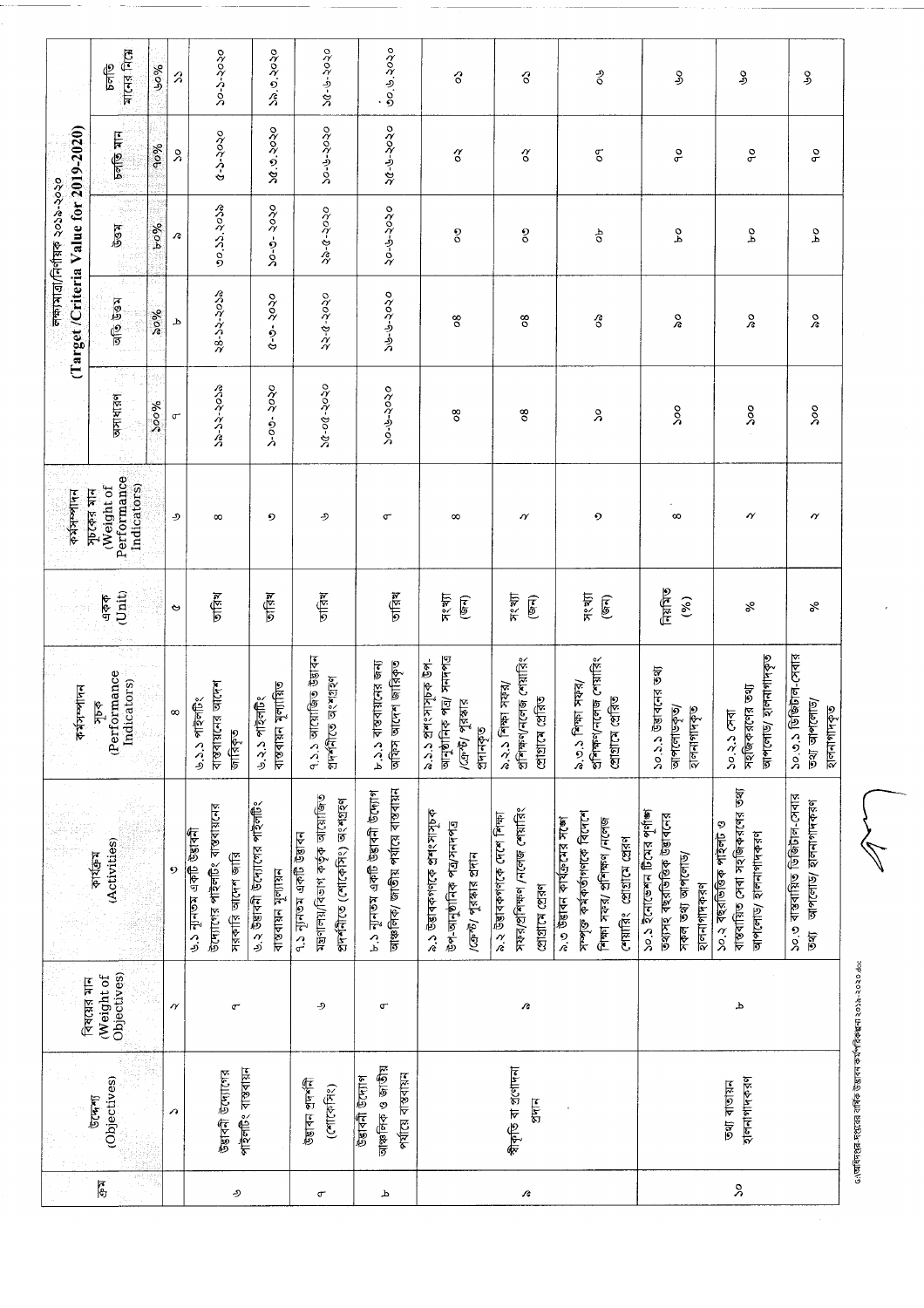|                            |                        |                           |                                                                                                       |                                                                                     |                                             |                           |                     |                                       | লক্ষ্যমাত্ৰা/নিৰ্ণায়ক ২০১৯-২০২০                                     |                       |                     |
|----------------------------|------------------------|---------------------------|-------------------------------------------------------------------------------------------------------|-------------------------------------------------------------------------------------|---------------------------------------------|---------------------------|---------------------|---------------------------------------|----------------------------------------------------------------------|-----------------------|---------------------|
|                            |                        |                           |                                                                                                       |                                                                                     |                                             | कर्मभागन                  |                     | (Target/Criteria Value for 2019-2020) |                                                                      |                       |                     |
|                            |                        |                           |                                                                                                       | कर्मशालन                                                                            |                                             | সূচকের মান                |                     |                                       | 500                                                                  | চলতি মান              | $\frac{1}{2}$       |
| $\overline{\mathfrak{g}}$  | एरम्बन्न               | (Weight of<br>ৰিষয়ের মান | (Activities)<br>কাৰ্যক্ৰম                                                                             | (Performance<br>केश                                                                 | (Unit)<br>একক                               | Performance<br>(Weight of | जनाधारन             | <b>Rep Die</b>                        |                                                                      |                       | মানের নিমে          |
|                            | Objectives)            | Objectives)               |                                                                                                       | Indicators)                                                                         |                                             | Indicators)               |                     | 960%                                  | 9604                                                                 | 90%                   | ৬০%                 |
|                            |                        |                           |                                                                                                       |                                                                                     |                                             |                           | <b>Poos</b>         | Ъ                                     | $\mathcal{L}% _{0}\left( t\right) \in\mathcal{L}_{0}\left( t\right)$ | λ                     | $\hat{\mathcal{E}}$ |
|                            |                        |                           | ୭                                                                                                     | $\infty$                                                                            | ಆ                                           | رب                        | $\sigma$            |                                       |                                                                      |                       | $00 - 0 - 0 - 00$   |
|                            | ডিজিটাল সেবা তৈরি<br>↗ | $\gamma$                  | ১১.১ নূনেতম একটি ডিজিটাল                                                                              | <b>12.2.5 একটি ডিজিটাল</b><br>সেবা বাস্তবায়িত                                      | जस्थि                                       | $\infty$                  | ०८०८-१-१९           | $20 - 5 - 5 - 20$                     | 0,000,000                                                            | 0202-8-00             |                     |
| ς                          | ও বাস্তবায়ন           | $\infty$                  | ১২.১ ন্যূনতম একটি সেবা পদ্ধতি<br>সেবা তৈরি ও বাস্তবায়ন করা                                           | পাইলটিং বাস্তবায়নের<br>১২.১.১ সহজিকরণের                                            | তারিখ                                       | $\infty$                  | ccoc-oc-DC          | <b>ecos-oc-os</b>                     | ecos-oc-82                                                           | <b>sco-&gt;o-&gt;</b> | $85 - 50 - 50$      |
|                            |                        |                           | সহজিকরণের পাইলটিং বাস্তবায়ন                                                                          | অফিস আদেশ জারিকৃত                                                                   |                                             |                           |                     |                                       |                                                                      |                       |                     |
| $\pmb{\mathcal{X}}$        | সেবা সহজিকরণ           | Ъ                         | সহজিকরণ সারাদেশে সম্প্রসারণ/<br>১২.২ নূনতম একটি সেবা পদ্ধতি<br>বেগ্লিকেশন                             | वास्त्रवाश्टन<br>চুড়ান্ত অফিস আদেশ<br>১২.২.১ সেরা<br>সহজিকরণ<br>জারিকৃত            | जस्थि                                       | $^{\infty}$               | 0202-80-30          | 00-8-3020                             | ०८०८-१-१९                                                            | $00 - 0 - 0 - 00$     | 0202-9-2020         |
|                            |                        |                           |                                                                                                       |                                                                                     |                                             |                           |                     |                                       |                                                                      |                       |                     |
|                            |                        |                           | <b>SUPPLIERING CONTROLLED AND ASSESS</b><br>(ক্যালেডার) প্রণয়ন কার্যক্রম<br>বাস্তবায়ন কর্মপরিকল্পনা | বাস্তবায়ন কর্মপরিকল্পনা<br>४७.२.२ छेष्ठावनगटनह<br><b>Burn Bruist</b><br>eigh       | তাবিখ                                       | 9                         | <b>ecos-sc-ec</b>   | १८.२८-२०२०                            | 00.33.505                                                            | $0 > 0 > -7.9$        | <b>DEDE-S-050</b>   |
|                            |                        |                           | नविवेषण                                                                                               |                                                                                     |                                             |                           |                     |                                       |                                                                      |                       |                     |
| $\boldsymbol{\mathcal{S}}$ | পরিবীক্ষণ              | $\sigma$                  | ১৩.২ উদ্ভাবনী উদ্যোগ বাস্তবায়ন<br>অগ্ৰণতি পরিবীক্ষণ                                                  | সজো উদ্ভাবনী উদ্যোগ<br>১৩.২.১ উদ্ভাবকগণের<br>বিষয়ে টিমের সভা<br>বাস্তবায়ন অগ্ৰগতি | সংখ্যা                                      | N                         | ୭                   | $\gamma$                              | Λ                                                                    |                       |                     |
|                            |                        |                           |                                                                                                       | जात्यालि                                                                            |                                             |                           |                     |                                       |                                                                      |                       |                     |
|                            |                        |                           | ১৩.৩ মাঠ পর্যায়ে চলমান উদ্ভাবনী<br>প্রকল্পসমূহ সরেজমিন পরিদর্শন ও                                    | প্ৰদানকৃত<br>পরিদর্শনকৃত এবং<br>0.0.0228<br>সহায়তা                                 | $(\widehat{\Phi},\widehat{\Phi})$<br>সংখ্যা | $\gamma$                  |                     | ٠                                     |                                                                      |                       |                     |
|                            |                        |                           | প্রয়োজনীয় সহায়তা প্রদান                                                                            |                                                                                     |                                             |                           |                     |                                       |                                                                      | <b>20-9-9-02</b>      | ०२०२-१-१८           |
|                            |                        |                           | ১৪.১ ৰাস্তবায়িত উদ্ভাবনী উদ্যোগেয়<br>ডকুমেন্টেশন তৈরি ও প্রকাশনা                                    | ১৪.১.১ ডকুমেন্টেশন<br>প্ৰকাশিত                                                      | जदिन्                                       | $\infty$                  | ०-०७-२०२०           | ०८०८-१-१९                             | $\alpha$ ce - 0-50                                                   |                       |                     |
|                            |                        | $\sigma$                  | (পাইলট ও সম্প্ৰসায়িত)                                                                                |                                                                                     |                                             |                           |                     |                                       |                                                                      | <b>20-9-9-050</b>     | ० <b>८०८-१-</b> १   |
| $\boldsymbol{\mathsf{S}}$  | ডকুমেন্টেশন<br>24141   |                           | ১৪.২ সেবা সহজিকরণের                                                                                   | ACTIC DAY<br>38.3.3                                                                 | जस्थि                                       | $\boldsymbol{\Omega}$     | ० <b>८०६-१०</b> -०१ | ०८०८-१-१९                             | $0505 - 0 - 00$                                                      |                       |                     |
|                            |                        |                           | ডকুমেন্টেশন তৈরি ও প্রকাশনা                                                                           | প্ৰকাশিত                                                                            |                                             |                           |                     |                                       | २०-२-२०२०                                                            | 29-2-2020             | २०-२-२०२०           |
|                            |                        |                           | ১৫.১ উদ্ভাবন পরিকল্পনার অর্ধ-                                                                         | ১৫.১.১ অর্ধ- বার্ষিক                                                                | जस्थि                                       | $\boldsymbol{\Omega}$     | ००-८-८-०२           | $0.505 - 0.9$                         |                                                                      |                       |                     |
|                            |                        |                           | বাষিক স্ব-মূল্যায়ন                                                                                   | প্ৰতিবেদন স্ব-মূল্যায়িত                                                            |                                             |                           |                     |                                       |                                                                      |                       |                     |
|                            | উদ্ভাবন কর্মপরিকল্পনা  | ъ                         | ১৫.২ উদ্ভাবন কর্মপরিকল্পনার অর্ধ                                                                      | ১৫.২.১ অর্ধ- বার্ষিক                                                                | তারিখ                                       | ↗                         | $0.505 - 0.05$      | २०-२-२०२०                             | 29-2-2020                                                            | २०-२ २०२०             | $50 - 50$           |
|                            | पूलाशन<br>$\lesssim$   |                           | বাৰ্ষিক মূল্যায়ন প্ৰতিবেদন                                                                           | সুল্যায়ন প্ৰতিবেদন                                                                 |                                             |                           |                     |                                       |                                                                      |                       |                     |
|                            |                        |                           | মন্ত্ৰণালয়/ বিভাগে প্ৰেরণ                                                                            | প্ৰেরিত                                                                             |                                             |                           |                     |                                       |                                                                      |                       |                     |

 $\hat{\mathcal{L}}(\hat{\mathcal{L}})$  is a set

 $\alpha = \alpha + \beta$ 

ে\অধিদপ্তর-দপ্তরের বার্ষিক উদ্ভাবন কর্মপরিকল্পনা ২০১৯-২০২০.doc<br>-

LA